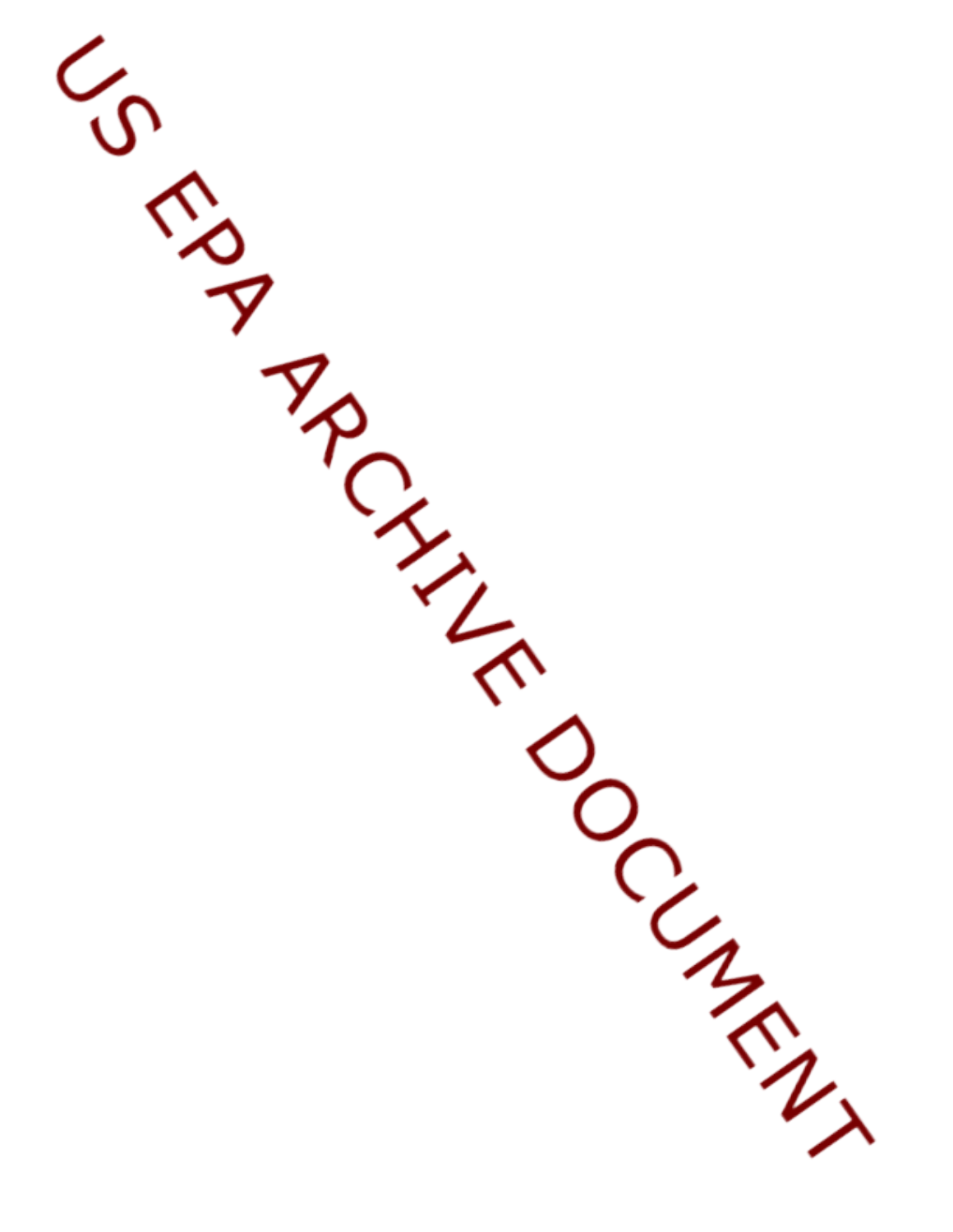# **Technical Factsheet on: CHLOROBENZENE**

[List of Contaminants](http://www.epa.gov/safewater/hfacts.html) 

 As part of the Drinking Water and Health pages, this fact sheet is part of a larger publication: **National Primary Drinking Water Regulations** 

# **Drinking Water Standards**

 MCL: 0.1 mg/L MCLG: 0.1 mg/L HAL: 1 to 10 day: 2 mg/L; Longer-term: 2 mg/L

# **Health Effects Summary**

Acute: EPA has found chlorobenzene to potentially cause anesthetic effects and impaired liver and kidney function from short-term exposures at levels above the MCL.

 consuming 1 liter of water per day: upto a 7-year exposure to 2 mg/L. Drinking water levels which are considered "safe" for short-term exposures: For a 10-kg (22 lb.) child

Chronic: Chlorobenzene has the potential to cause liver, kidney and central nervous system damage from long-term exposure at levels above the MCL.

 cancer from a lifetime exposure in drinking water. Cancer: There is inadequate evidence to state whether or not chlorobenzene has the potential to cause

### **Usage Patterns**

Production of chlorobenzene in 1988 was 270 million pounds, and was expected to decrease. Uses of chlorobenzene include: an intermediate in the manufacture of other organic chemicals, dyestuffs and insecticides (60%); as a solvent for adhesives, drugs, rubber, paints and dry-cleaning (30%); miscellaneous uses include fiber-swelling agent in textile processing.

### **Release Patterns**

 over 326,000 lbs. Releases to land totalled nearly 37,000 lbs. These releases were primarily from alkali and chlorine industries which use chlorobenzene in chlorination processes. Most of these releases occurred in West Virginia. Major environmental releases of chlorobenzene are due to its use as a solvent in pesticides. From 1987 to 1993, according to EPA's Toxic Chemical Release Inventory, chlorobenzene releases to water totalled

### **Environmental Fate**

 pesticide formulations and as an industrial solvent. Once released it will decrease in concentration due to dilution and photooxidation. Chlorobenzene will enter the atmosphere from fugitive emissions connected with its use as a solvent in

dilution and photooxidation.<br>Releases into water and onto land will dissipate due to vaporization into the atmosphere and slow biodegradation in the soil or water.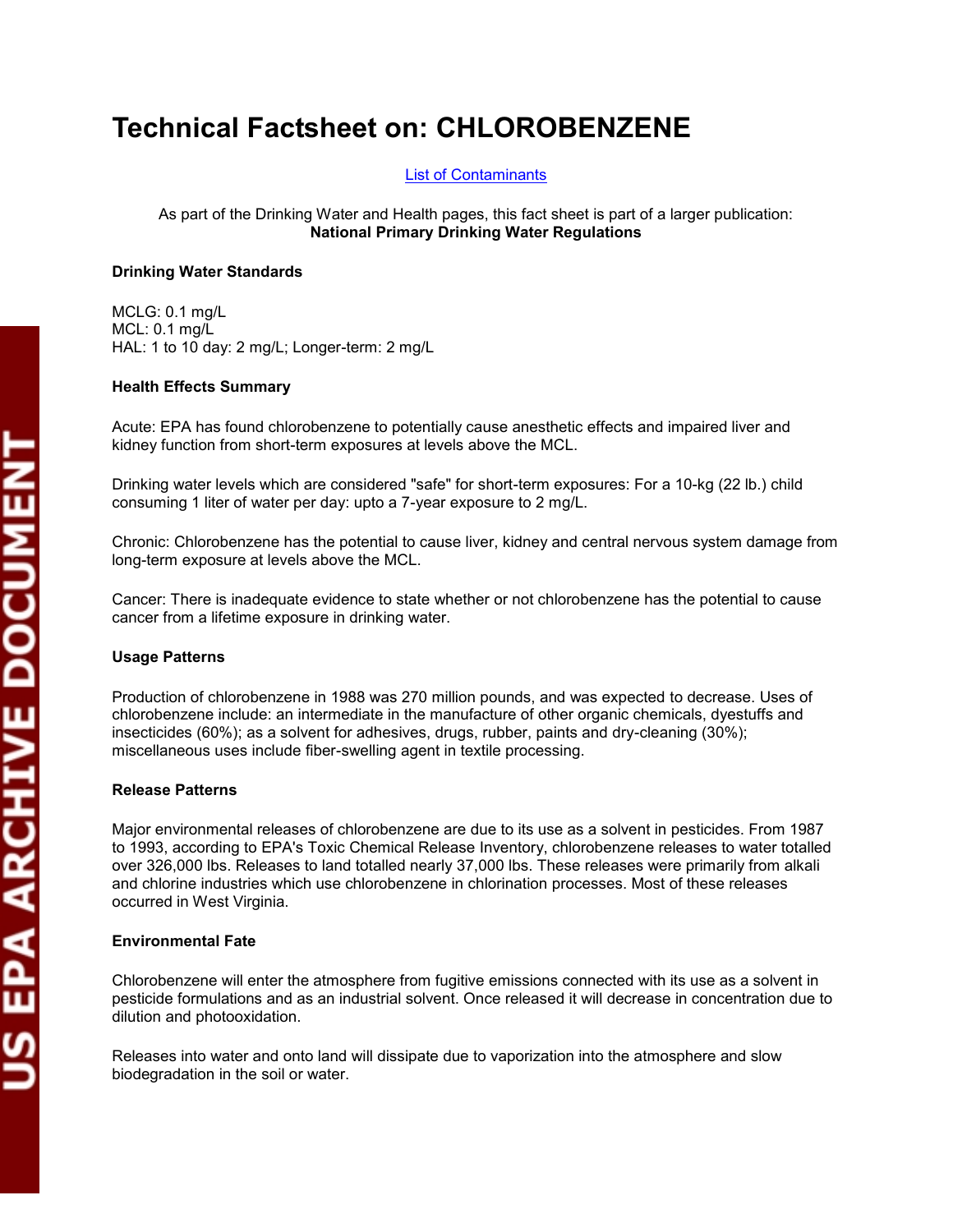It is relatively mobile in sandy soil and aquifer material and biodegrades very slowly or not at all in these soils. Therefore, it can be expected to leach into the groundwater. It has a moderate adsorption onto organic soil. If retained long enough, a large number of soil bacteria and fungi are capable of degrading chlorobenzene and mineralizing it. 2- and 4-chlorophenol are products of this biodegradation. Degradation will generally be slow, but fairly rapid mineralization (20%/week) has been reported in one study. Acclimation of soil microorganisms to hydrocarbon metabolism is an important factor.

 depending on the wind speed and water movement. The half-life for evaporation is approximately 4.5 In water, the primary loss will be due to evaporation, with a half-life estimated at up to 10 to 11 hours, hours with moderate wind speed.

Biodegradation will occur during the warmer seasons and will proceed more rapidly in fresh water than in estuarine and marine systems. Again, acclimation of soil microorganisms is important. A moderate amount of adsorption will occur onto organic sediments.

 Little bioconcentration is expected into fish and food products. Log BCF is 1to 2 for several species of fish.

Primary human exposure is from ambient air, especially near point sources.

### **Chemical/Physical Properties**

CAS Number: 108-90-7

Color/ Form/Odor: Colorless liquid with a faint, almond-like, aromatic odor

M.P.: -45.6 C B.P.: 132 C

Vapor Pressure: 11.8 mm Hg at 25 C

Octanol/Water Partition (Kow): Log Kow = 2.18 to 2.84

Density/Spec. Grav.: 1.11 at 20 C<br>Solubilities: 0.45 g/L in water

Soil sorption coefficient: N/A

Odor/Taste Thresholds: N/A

Soil sorption coefficient: N/A<br>Odor/Taste Thresholds: N/A<br>Bioconcentration Factor (BCF): Log BCF = 1 to 2 in fish; not significant

Henry's Law Coefficient: 0.00356 atm-cu m/mole (calculated)

 Carrier T 40, Tetrosin SP Trade Names/Synonyms: Benzene chloride, Chlorbenzol, Monochlorobenzene, Phenyl chloride, IP

#### **Other Regulatory Information**

Monitoring:

-- For Ground/Surface Water Sources: